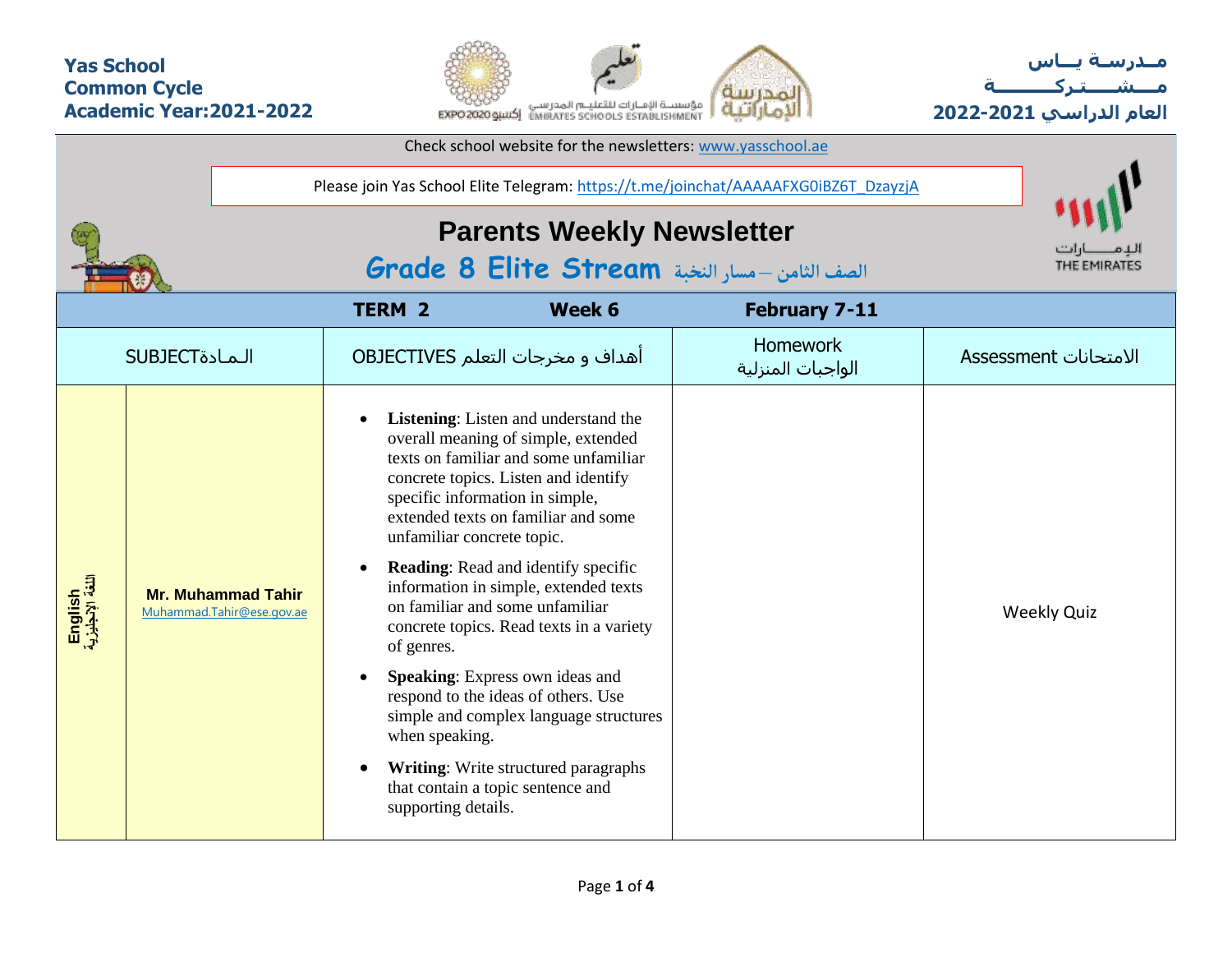| Math<br>الرياضيات | <b>Mr. Mohammad Bassam</b><br>(8G)<br>mohammadb.hassan@ese.gov.<br>ae | <b>Module 11 - Angles and Geometric</b><br><b>Figures</b><br>M11L2 - Angle Relationships<br>$M11L3 - Two-Dimensional Figures$<br>$M11L4 - Transformations$ in the Plane                                                                                                                                                                                                                                                                                                                                                                                                                                                                                                                                                                                                 | Homework will be assigned on<br><b>ALEKS</b> | Weekly pop-Quiz<br>in the following lessons:<br>(M10L5, M10L6, M10L7 and<br>M11L1<br>on Thursday 10 <sup>th</sup> February 2022 |
|-------------------|-----------------------------------------------------------------------|-------------------------------------------------------------------------------------------------------------------------------------------------------------------------------------------------------------------------------------------------------------------------------------------------------------------------------------------------------------------------------------------------------------------------------------------------------------------------------------------------------------------------------------------------------------------------------------------------------------------------------------------------------------------------------------------------------------------------------------------------------------------------|----------------------------------------------|---------------------------------------------------------------------------------------------------------------------------------|
| Math<br>الرياضيات | <b>Mr. Raju (8E &amp; 8F)</b><br>Nagaraju. Boyina@ese.gov.ae          | Find a point on a directed line segment<br>$\bullet$<br>on a number line that is a given<br>fractional distance from the initial<br>point.<br>Find a point that partitions a directed<br>line segment on a number line in a<br>given ratio.<br>Find a point on a directed line segment<br>$\bullet$<br>on the coordinate plane that is a given<br>fractional distance from the initial<br>point.<br>Find a point that partitions a directed<br>$\bullet$<br>line segment on the coordinate plane<br>in a given ratio.<br>Find the coordinate of a midpoint on a<br>number line.<br>Find the coordinates of the midpoint<br>$\bullet$<br>or endpoint of a line segment on the<br>coordinate plane.<br>Find missing values using the definition<br>of a segment bisector. | HW will be given in ALEKS                    | Weekly quiz will be on Thursday.<br>$(10.2, 10.3, 10.4$ and $10.5)$                                                             |
| Science<br>العلوم | <b>Mr. Carl (8E, 8F, 8G)</b><br>Carl.Addison@ese.gov.ae               | Describe the properties of metals<br><b>Explain the bonding in metals</b><br>Reall the position of the alkali metals<br>in the periodic table.<br>Describe the location and give<br>$\bullet$<br>examples of transition metals<br>Describe features and examples of<br>$\bullet$<br>non-metals.                                                                                                                                                                                                                                                                                                                                                                                                                                                                         | Week 6 tasks to complete in LMS              | <b>Pop Quiz Monday 14t</b>                                                                                                      |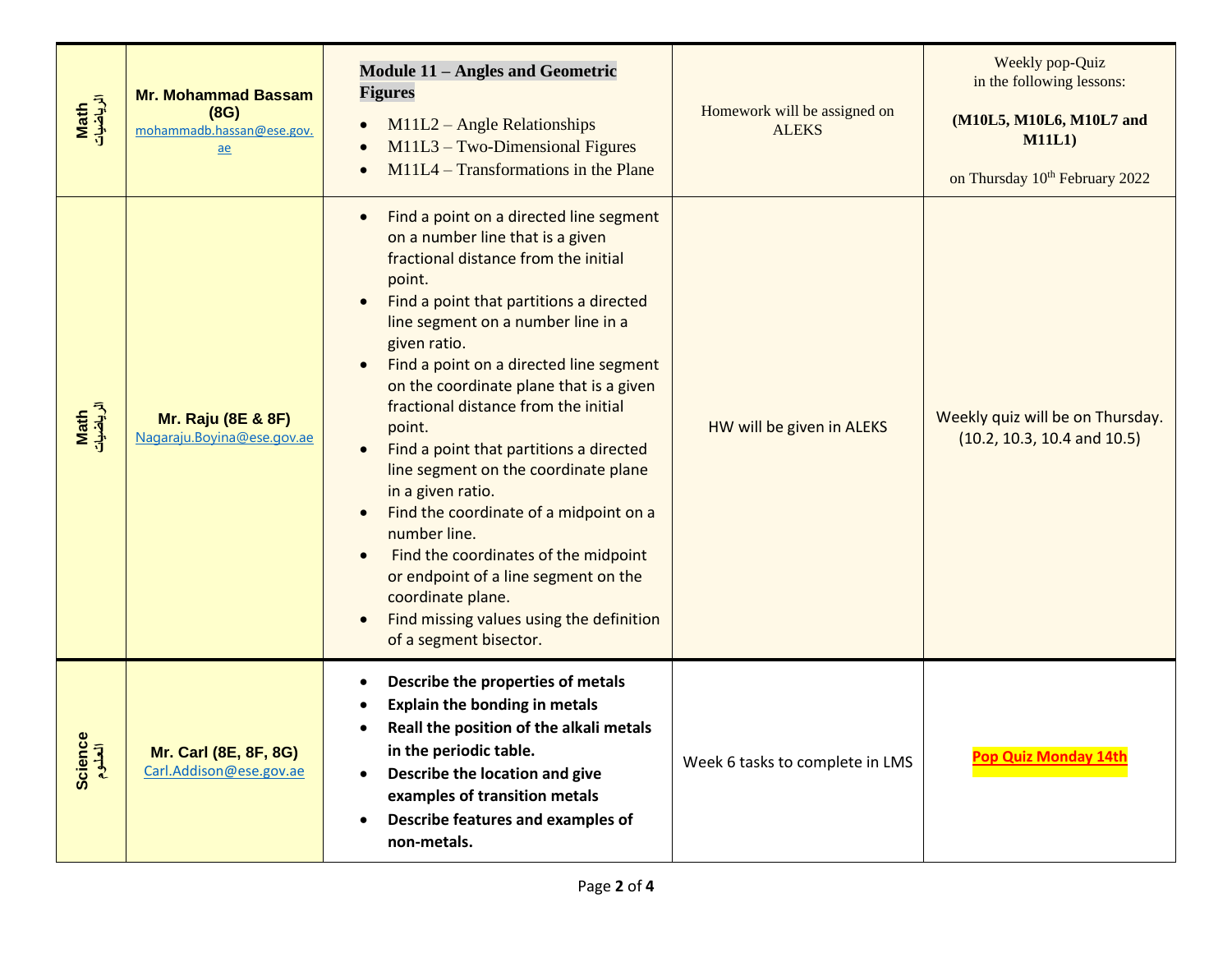| Arabic<br>اللغة العربية                                          | المعلم حلمي (بنين)<br>Helmi.Belquesmi@moe.gov.ae                                                               | <mark>قراءة :</mark> النّص الأوّل من الوحدة الخامسة بين<br>$\bullet$<br>الحقيقة والخيال " النّهر المُتجمّد<br>• <mark>نحو</mark> : المركّســب الإضاف <i>ى</i> | حل الأنشطة على LMS                                                                     |                                                |
|------------------------------------------------------------------|----------------------------------------------------------------------------------------------------------------|---------------------------------------------------------------------------------------------------------------------------------------------------------------|----------------------------------------------------------------------------------------|------------------------------------------------|
|                                                                  | المعلّمة هناء ( بنات+ بنين )<br>Hana.alsuwaidi@ese.gov.ae                                                      | • جمهورية الهند<br>التركيب الإضافي                                                                                                                            | حل منصة ألف<br>وإكمال الأنشطة في LMS                                                   | اختبار الكتابة 2                               |
| Islamic<br>التربية<br>الإسلامية                                  | المعلمة عائشة العلوى (بنات)<br>ayesha.alalawi@ese.gov.ae                                                       | المد الفرعى<br>فضائل المؤمن                                                                                                                                   | حل الأنشطة LMS                                                                         |                                                |
| الدراسات الاجتماعية<br>والتربية الأخلاقية<br>Social Studies + ME | المعلمة جيهان حافظ<br>gihan.hafez@ese.gov.ae                                                                   | طهور بني ياس والقواسم (كتاب الأمارات تاريخنا)<br>$\cdot$ 1<br>2. الأمارات من سفينة الصحراء                                                                    | استكمال المشروع<br>على منصة التعلم الذكي LMS<br>وهو اختيار أحد الدروس<br>وعمل بوربوينت | الاختبار لمن لم يمتحن الأختبار الأول           |
| والتكنولوجيا<br>DT<br>التصعيم                                    | المعلمة رولا (8E,8F,8G)<br>rola.mohamed@ese.gov.ae                                                             | Create a simple CAD model using a<br>$\equiv$<br>range of basic tools within a<br>professional CAD software.                                                  | <b>Self- Learning Unit</b><br><b>Week 6</b>                                            |                                                |
| <b>Drama</b><br>$rac{4}{5}$                                      | المعلم محمود صابر (بنين)<br>mahmoud.hmohamed@ese.gov.<br>$\underline{ae}$                                      | المسرح الواقعى                                                                                                                                                |                                                                                        |                                                |
| <b>Music</b><br>موسيقى                                           | المعلم سلمان (بنين)<br>Selmen.zenned@ese.gov.ae                                                                | قوالب التأليف الأوبرا والأوبريت                                                                                                                               |                                                                                        |                                                |
|                                                                  | المعلمة رحمه (بنات)<br>Rahma.Mehrez@moe.gov.ae                                                                 | مقام الراست                                                                                                                                                   |                                                                                        |                                                |
|                                                                  | الفنون البصريةVisual Art<br>المعلمة جيهان + المعلمة فاتن<br>gehan.elhawy@ese.gov.ae<br>Faten.Koussa@ese.gov.ae | الفن الإسلامي 2                                                                                                                                               | حل أنشطة الفن الإسلامي1<br>السؤال الأول والثانى                                        | البحث عن صور للمئذنة الملوية في<br>جامع سامراء |